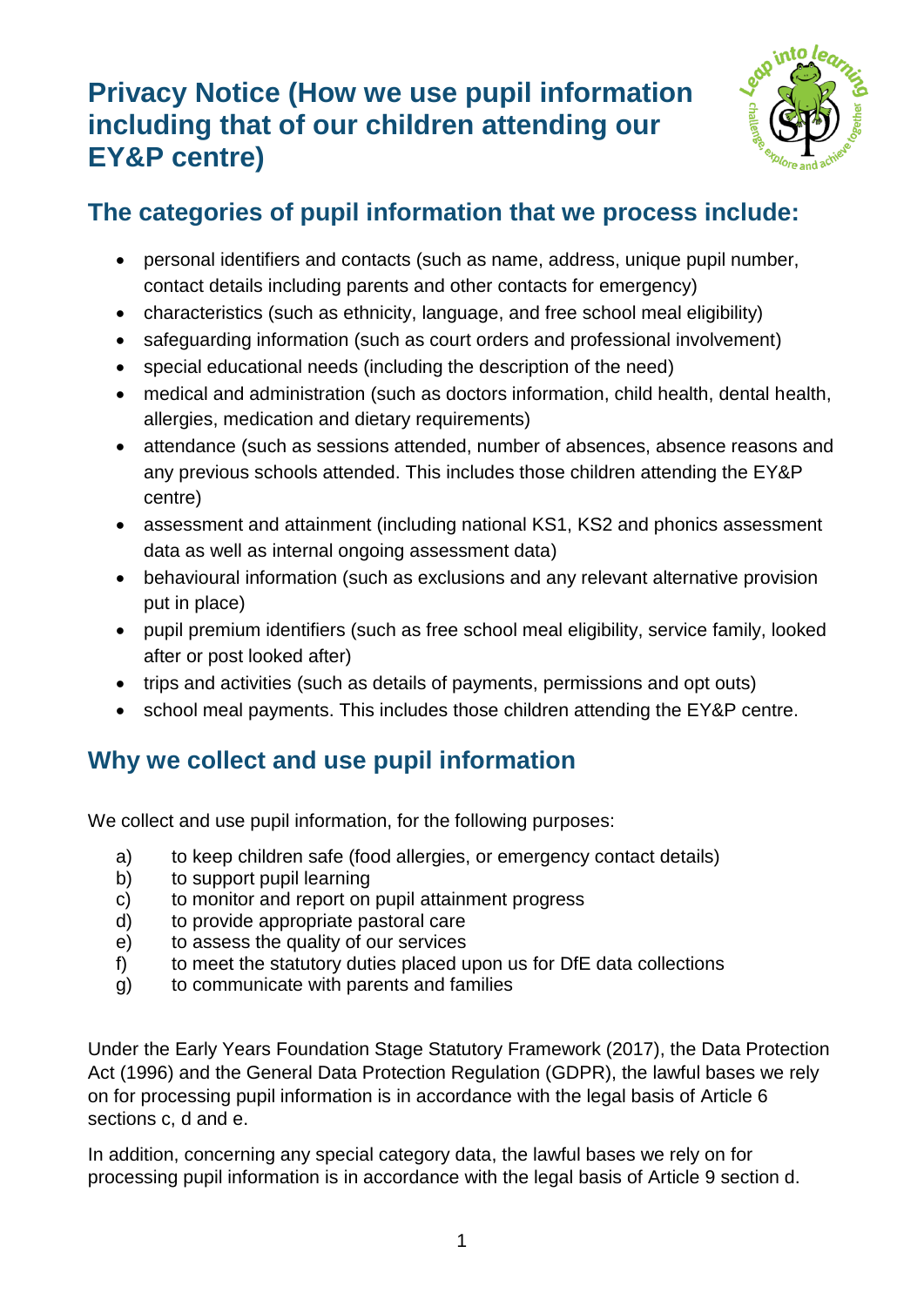## **How we collect pupil information**

We collect pupil information via:

- Admission forms on starting our school year,
- Common Transfer File (CTF) or secure file transfer from previous school
- Trip and activity permission or opt out forms
- Annual data updates
- Communication from parents (such as by email, letter or verbal)
- Information provided by other professionals working with or assessing children (such as SEND reports, eligibility for free school meals, music examination results)

Pupil data is essential for the schools' operational use. Whilst the majority of pupil information you provide to us is mandatory, some of it is requested on a voluntary basis. In order to comply with the data protection legislation, we will inform you at the point of collection, whether you are required to provide certain pupil information to us or if you have a choice in this.

### **How we store pupil data**

We hold pupil data securely for the set amount of time shown in our data retention schedule. For more information on our data retention schedule and how we keep your data safe, please visit<http://www.swavesey.cambs.sch.uk/page/default.asp?pid=122>

## **Who we share pupil information with**

We routinely share pupil information with:

- schools that the pupils attend after leaving us
- our local authority
- the Department for Education (DfE)
- other professionals working with or assessing children including the school nurse and the NHS
- other supplier organisations in support of keeping our data updated (such as parentmail, medical tracker)

## **Why we regularly share pupil information**

We do not share information about our pupils with anyone without consent unless the law and our policies allow us to do so.

Under the General Data Protection Regulation (GDPR), the lawful bases we rely on for processing pupil information is in accordance with the legal basis of Article 6 sections c, d and e.

In addition, concerning any special category data, the lawful bases we rely on for processing pupil information is in accordance with the legal basis of Article 9 section d.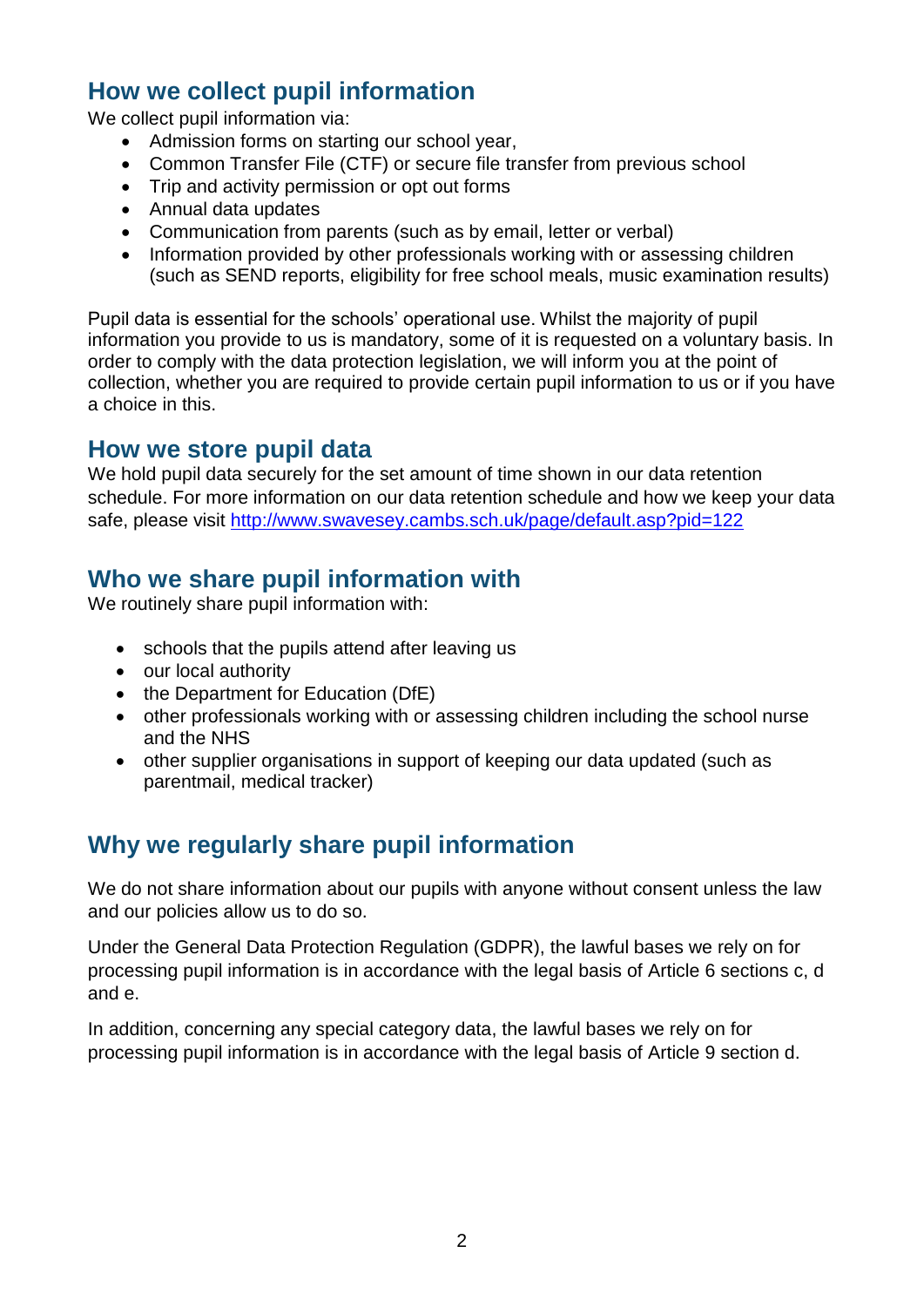#### **Department for Education**

The Department for Education (DfE) collects personal data from educational settings and local authorities via various statutory data collections. We are required to share information about our pupils with the Department for Education (DfE) either directly or via our local authority for the purpose of those data collections, under:

Section 3 of The Education (Information About Individual Pupils) (England) Regulations 2013.

All data is transferred securely and held by DfE under a combination of software and hardware controls, which meet the current [government security policy framework.](https://www.gov.uk/government/publications/security-policy-framework)

For more information, please see 'How Government uses your data' section.

## **Requesting access to your personal data**

Under data protection legislation, parents have the right to request access to information about them and their children that we hold. To make a request for your personal information, or be given access to your child's educational record, contact our Data Protection Officer via the school office.

You also have the right to:

- object to processing of personal data that is likely to cause, or is causing, damage or distress
- prevent processing for the purpose of direct marketing
- object to decisions being taken by automated means
- in certain circumstances, have inaccurate personal data rectified, blocked, erased or destroyed; and
- a right to seek redress, either through the ICO, or through the courts

If you have a concern or complaint about the way we are collecting or using your personal data, you should raise your concern with us in the first instance or directly to the Information Commissioner's Office at <https://ico.org.uk/concerns/>

## **Contact**

**If you would like to discuss anything in this privacy notice, please contact our data protection officer via the school office.** 

## **How the Government uses your data**

The pupil data that we lawfully share with the DfE through data collections:

- underpins school funding, which is calculated based upon the numbers of children and their characteristics in each school.
- informs 'short term' education policy monitoring and school accountability and intervention (for example, school GCSE results or Pupil Progress measures).
- supports 'longer term' research and monitoring of educational policy (for example how certain subject choices go on to affect education or earnings beyond school)